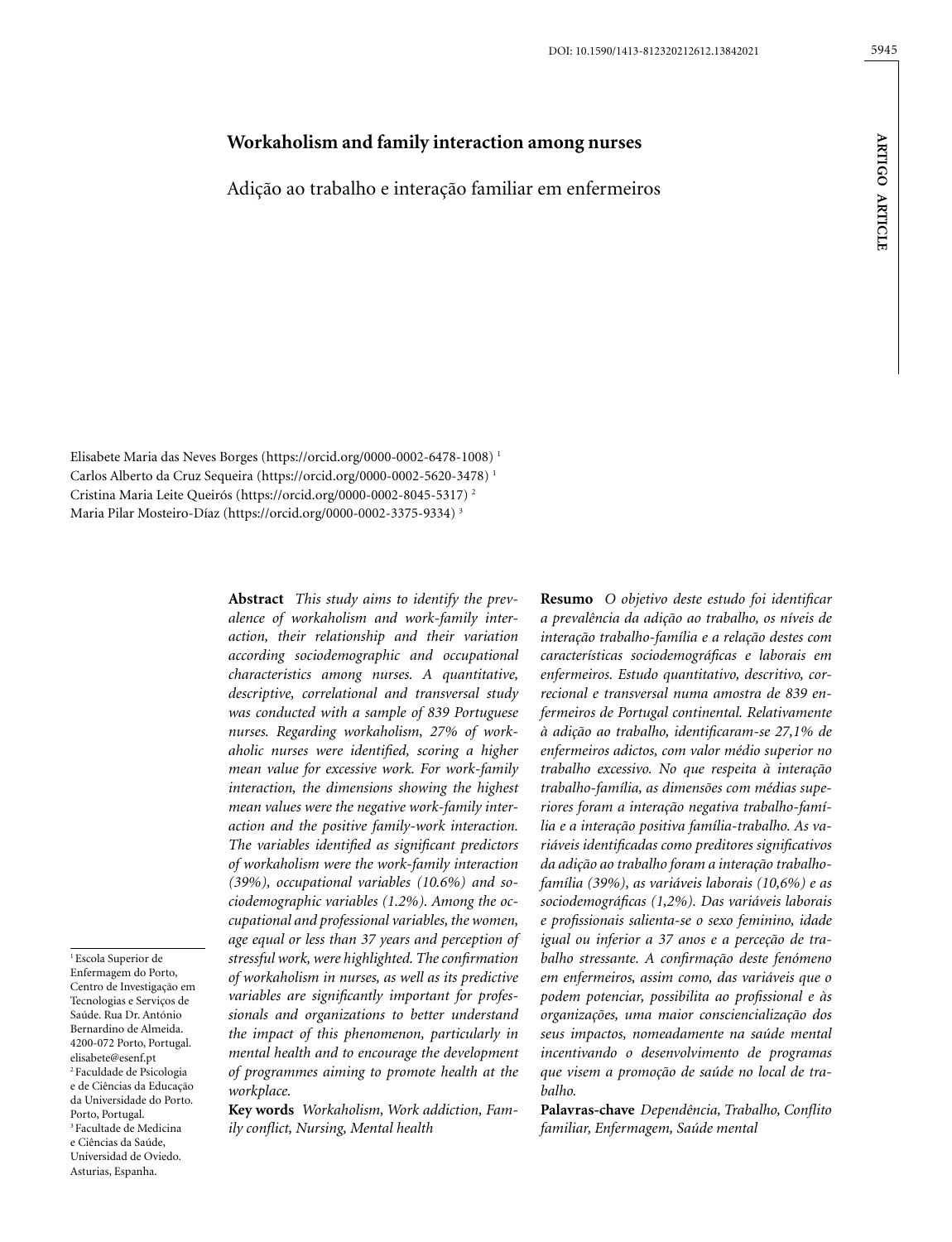# **Introduction**

Work is a significant part of people's life. Many organizations have strived to understand the impact of work in the quality of life of workers and their families, organizations, and the quality and safety of care provided. In 2017, the International Labour Organization presented the Safety and Health at Work objective as part of the Decent Work and the 2030 agenda for sustainable devel $opment<sup>1</sup>$ .

Recognizing the importance of work-life balance, the Eurofound identifies intensity, regularity, flexible work schedules, support from the administration and colleagues, as cardinal factors for achieving this balance<sup>2</sup>. In 2019, this organization also called attention to the new upcoming challenges concerning increasing ageing of the population and prolonged active life at work worldwide3 . Similarly, the development and the increasing innovation in eliciting digital technologies have led to labour changes increasing connectedness among workers<sup>4</sup>. All these related factors, such as work overload, work pressure and competitiveness, role conflicts and the unpredictability of events (like the current outbreak of COVID-19 pandemic), characterize many of the work environments, with significant impact on family relationships $5-7$ .

Among many other professionals, nurses are often exposed to harmful work environments, and these professionals experience particular situations related to the nature of a highly demanding and stressful profession, both at physical and emotional levels, affecting health, family interaction and quality of care delivery $8-10$ .

The phenomenon of workaholism has also been found in nurses, with high risks for their psychological and physical health<sup>11-13</sup>. Workaholism is characterized by obsessive behaviour<sup>14</sup> and literature has put forward some theoretical models aiming to its conceptualization, namely, the Affection-cognition-behaviour<sup>15</sup>, the Role Conflict<sup>16</sup> and the Personality and Inducements<sup>17</sup>. Affection-cognition-behaviour is associated with the dimensions of affection, cognition and behaviour, and is evidenced when the worker enjoys his/her work, experiences some type of anxiety when not engaged in work and is somewhat over-committed, nevertheless, finds it satisfying. The role conflict appears as a facilitator, and according to its authors, workaholism is related to negative well-being and burnout. Finally, the Personality Traits and Inducements model, advocates that workaholism is a result of the interaction between personality traits, and personal and organizational inducements.

 Moreover, some studies point out as consequences of this phenomenon, cardiovascular complications, sleep pattern disorders and increased levels of stress<sup>18-19</sup>, the burnout syndrome and secondary traumatic stress<sup>14,20</sup>, mental health problems21 and changes in the family relationship<sup>22-24</sup>.

Early studies on the work-family relationship focused on the difficulties of interaction and the negative side of the conflict<sup>25</sup>. When addressing these multiple inhibiting factors in the management of professional and family roles, Authors called conflict to the negative interaction between work-family and family-work and identified these as related but independent constructs26. Moreover, the positive influence of work-family and family-work stems from the contribution of positive psychology. Some examples of this influence are the development of social skills<sup>27</sup> and social recognition<sup>28</sup>. Furthermore, authors identified the integrative perspective of the work-family interaction as a mutual influence, either negative or positive<sup>29</sup>.

Although this latter perspective allows broader visibility, the literature has shown a greater predominance of negative relationships in the work-family interaction<sup>30</sup>, associated with the work environment, such as ambiguity and role conflict<sup>31</sup>, burnout<sup>32</sup>, increased use of technolo $gy^{33-34}$ , job satisfaction<sup>35</sup> and absenteeism<sup>36</sup>. However, some other factors were found to be related to the family, such as the demand for household chores and the parental role<sup>25,37-38</sup>.

Regarding nurses, the literature suggests the association between family conflict, depression and musculoskeletal disorders<sup>39</sup>, quality of sleep<sup>40</sup>, satisfaction and intention to leave<sup>41</sup>, burnout<sup>30,42-43</sup>, quality of care delivery<sup>44</sup>, work context<sup>45</sup> and workaholism<sup>46-48</sup>.

Thus, this study aims to identify the prevalence of workaholism and work-family interaction, their relationship and their variation according sociodemographic and occupational characteristics among nurses.

#### **Methods**

#### **Study design and Participants**

A quantitative cross-sectional and correlational study design was used. A convenience sample of Portuguese nurses with time profes-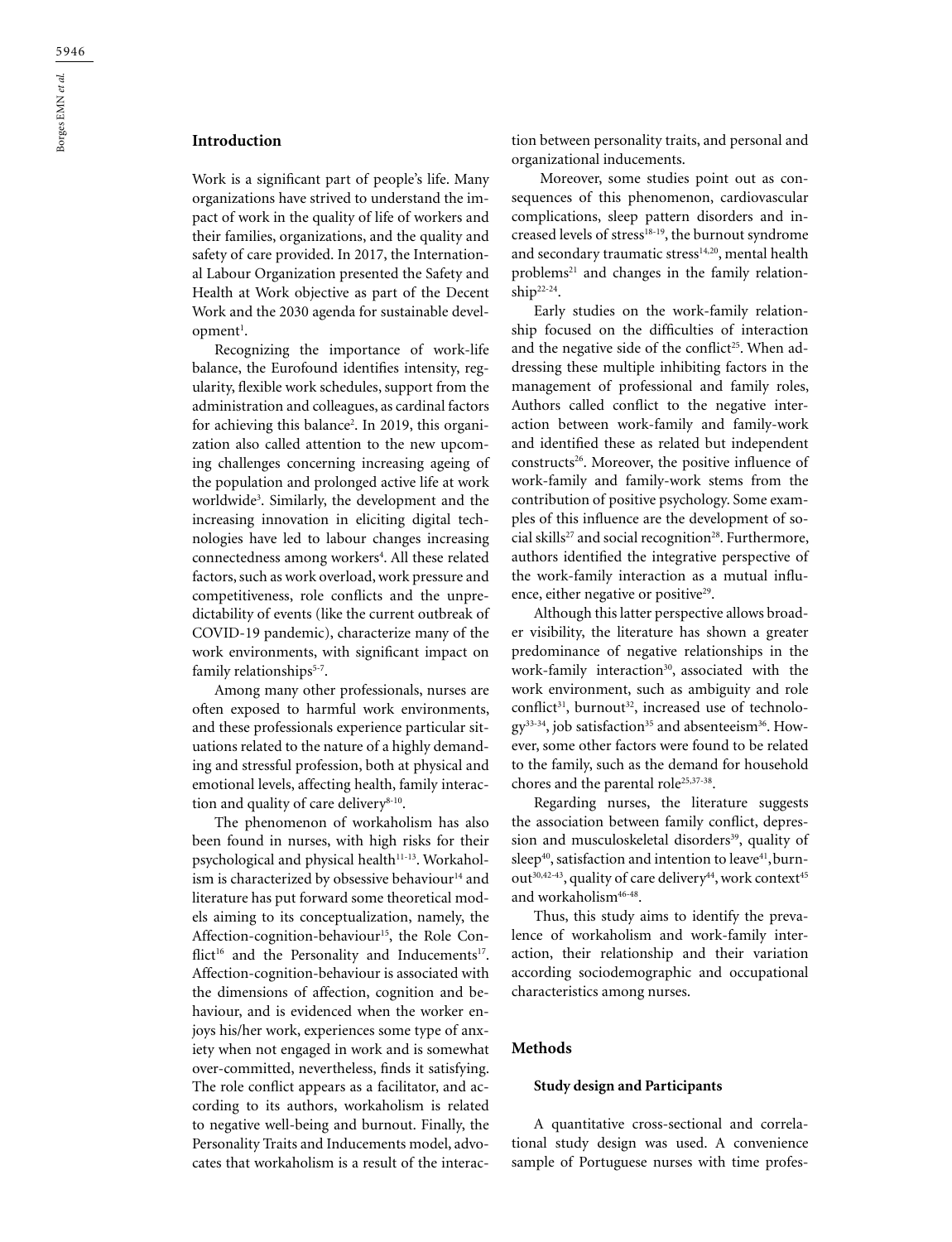5947

sional experience equal or more than one year was recruited. The Portuguese Order of Nurses supported this study by emailing a newsletter and making available a link to all registered nurses. A total of 839 nurses participated in the study, a valid sample considering the sample size of 729 nurses (100% response rate), for a 95% confidence level, accuracy of 3.25% and expected prevalence of workaholism of 28.3%. Data collection was performed between October and December 2019.

#### **Instruments**

For the data collection, a survey was developed, integrating a sociodemographic and professional questionnaire, the Dutch Work Addiction Scale<sup>14,49</sup> (DUWAS) to assess workaholism, and the Survey Work-Home Interaction Nijme-Gen<sup>29-30</sup> (SWING) to identify work-family interactions.

The 10-item DUWAS is assessed through a 4-point Likert scale (1-never to 4-everyday) and includes two dimensions: excessive work (five items, behavioural component) and compulsive work (five items, cognitive component). According to the authors, participants with scores equal to or higher than the 75th percentile in the combination of compulsive work and excessive work or in the score of addition to work were considered work addicts.14

SWING integrates 22 items with a 4-point Likert response option ranging from 0-never to 3-always, and four dimensions enabling to assess the work-family relationship in terms of direction (work-family and family-work) and quality of influence (negative and positive). It should be noted that the negative influence expresses the work-family conflict, according to its direction. For each dimension, high scores correspond to high levels of either positive or negative work-family interaction.

The reliability of results was assessed through the Cronbach alpha coefficient. The DUWAS scores ranged between  $\alpha$  0.753 and  $\alpha$  0.81, and SWING between  $α$  0.796 and  $α$  0.896 (Table 1), suggesting acceptable and good internal consistency.50 These results corroborate those found in validation studies<sup>14,29-30,49</sup>.

### **Data analysis**

Quantitative analysis of data was performed using the program for statistical and epidemiological analysis of data (EPIDAT version 4.2)

and Statistical Package for the Social Sciences (IBM-SPSS version 25.0). Absolute and relative frequencies mean and standard deviation were used for descriptive analysis, as well the Pearson Correlation Coefficient for inferential analysis, and the Stepwise method for multiple linear regression. The statistical significance level was set at 5% (p<0.005).

#### **Ethical considerations**

The study was approved by the Ethics Committee of Nursing School of Porto (2019/1526) and the Council of the Portuguese Order of Nurses collaborated in disseminating the study on its web page. The nurses willing to participate could access the information on this study through a link made available, which also included informed consent. Upon acceptance, the participants were able to fill the questionnaire.

### **Results**

From the total participants, 82% were women, 63% were married or cohabiting, 61% had children, and were aged on average 38 years (SD=9.7), ranging between 21 and 61 years. As for academic qualifications, the majority had an undergraduate degree (49%), followed by a master's degree (24%). The average time of professional experience was 16 years ((SD=9.8), being 58% of the sample working in hospitals and 25% in primary health care, with a permanent employment contract (89%) and shift work (59%). As for the geographical area, the majority of participants were located in the northern region (59%), followed by the centre (21%) and south (20.4%). Concerning the perception of stress related to the professional activity, 90% of respondents considered it stressful and 61% of nurses referred to engaging in after-work leisure activities.

The results obtained for workaholism, according to the cut-off point as proposed by authors<sup>14</sup> highlighted a prevalence of  $27.1\%$ . Concerning the mean value for dimensions compulsive work and excessive work, moderate values were found, scoring lower for compulsive work and overall workaholism when compared with excessive work (Table 1).

For the work-family interaction (Table 1), weak and moderate mean values were found for the four dimensions of the scale (.93 to 1.31), with higher mean values for the negative work- family interaction and positive family-work interaction,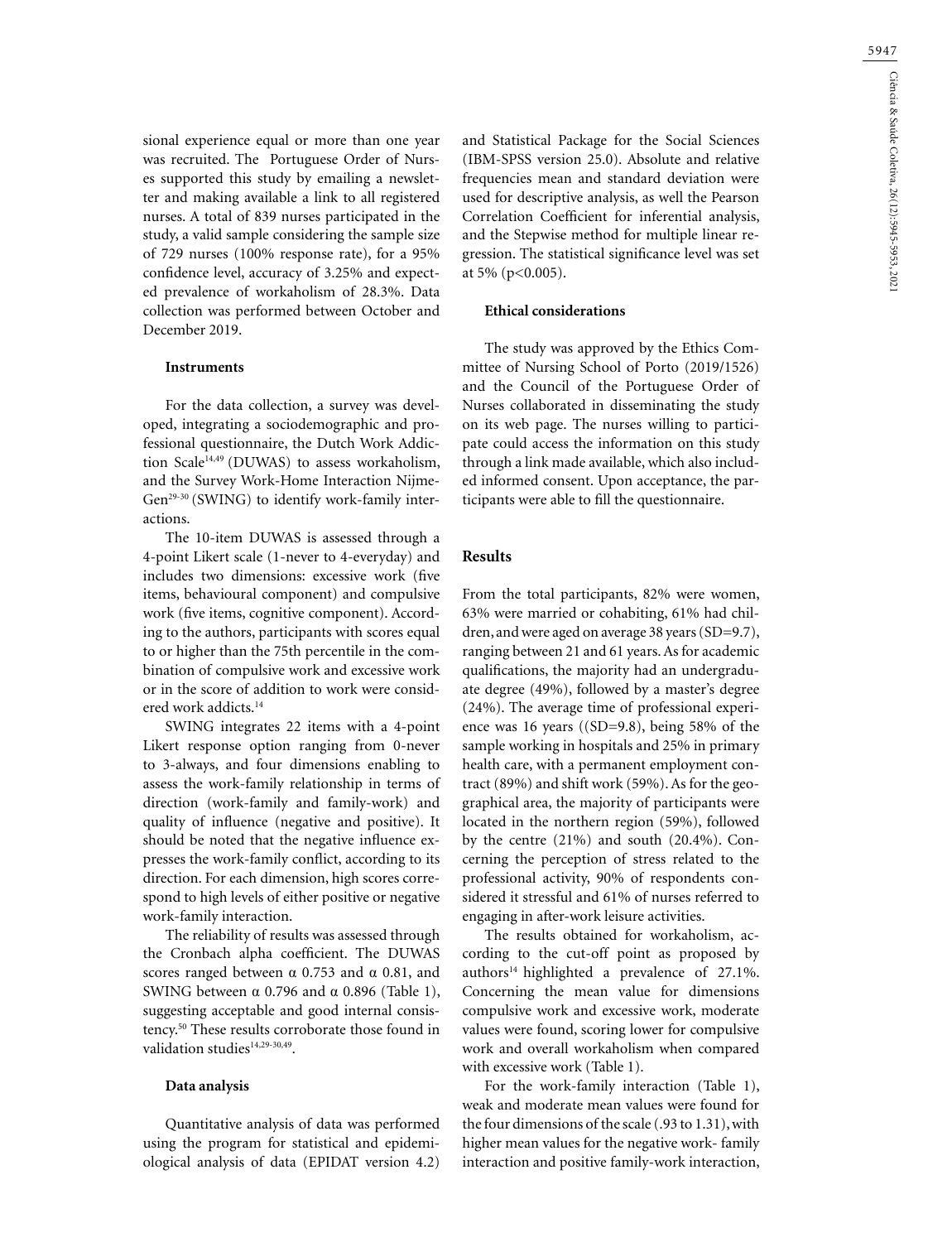**Variables <sup>M</sup> SD Cronbach Alpha <sup>1</sup> <sup>2</sup> <sup>3</sup> <sup>4</sup> <sup>5</sup> <sup>6</sup>** 1. Compulsive work 2.05 0.56 0.753 2. Excessive work 2.67 0.52 0.628 0.546<sup>\*\*</sup> 3. Workaholism 2.36 0.48 0.817 0.888\*\* 0.870\*\* 4. Negative work-family interaction 1.31 0.58 0.896 0.475\*\* 0.619\*\* 0.619\*\* 5. Negative family-work interaction 0.93 0.63 0.804 0.149\*\* 0.199\*\* 0.197\*\* 0.343\*\* 6. Positive work-family interaction 1.09 0.57 0.799 -0.20 -0.092\*\* -0.062 -0.204\*\* 0.024 7. Positive family -work interaction 1.22 0.67 0.796 0.060 0.056 0.066 -0.030 0.040 0.501\*\*

**Table 1.** Mean, standard deviation, Cronbach Alpha, Pearson correlations between dimensions DUWAS and SWING.

\*\*p ≤ .010

Source: Authors elaboration.

followed by the positive work-family interaction and the negative family-work interaction.

The analysis of correlations (Table 1) showing a positive and moderate association of workaholism, compulsive work and excessive work with the negative work-family interaction, and a very weak association with the negative family-work interaction.51 Finally, the positive work-family interaction showed only a weak statistical association with excessive work. In sum, the results showed a relatively weak association of workaholism with the family-work interaction in both directions.

The Stepwise multiple linear regression was calculated to analyse the variables that best explained workaholism (Table 2). The sociodemographic (gender, age, civil status, children and academic qualification) and work (time of professional experience, local and geographical area, employment contract, shift work, perception of stressful work and leisure activities) variables were considered, as well as the dimensions of the Work-Home Interaction Scale.

Table 2 displays the variables identified as significant predictors. The data show that workaholism is explained by the relationship of the work-family interaction (39%), occupational variables (10.6%) and sociodemographic variables (1.2%); the compulsive work by the relationship of work-family interaction (23.1%), occupational variables (7.6%) and sociodemographic variables (1.8%); and the EW by the relationship of work-family interaction (38.8%), occupational variables (9.9%) and sociodemographic variables (0.7%).

The linear regression also revealed that the best predictors for workaholism were the variables negative work-family interaction accounting for 38.3% ( $\beta$ =-.621), the perception

of stressful work, scoring 7% ( $\beta$ =-.246, those who perceive their work as stressful) and gender reaching .7% (β=-.083, women). As for compulsive work, results showed that the variables negative work-family interaction accounted for 22.5% ( $\beta$ =-.487), the perception of stressful work scored 3.6% ( $\beta$ =-.197, those who perceive their work as stressful) and age reached 1.7% ( $\beta$ =-.136, the younger nurses). Finally, the higher predictive values for excessive work were found in the variables negative work-family interaction, accounting for 38.3% ( $β = -0.621$ ), the perception of stressful work, scoring 7.9% ( $\beta$ =-.267, those who perceive their work as stressful) and gender, reaching  $0.7%$  ( $β = -0.082$ , women).

Thus, work-family interaction is the best predictive variable for workaholism and its dimensio ns.

#### **Discussion**

Regarding the prevalence of workaholism among nurses, the 27.1% score found in this study was higher when compared to that identified in Italian nurses $^{13}$  accounting for 21% and 13.7% in Iranian nurses<sup>19</sup>. Concerning workers in management areas, identified a prevalence of workaholism of 9.4% $52$ , while in medical residents<sup>16</sup> it was 16% and 29% in a sample of Brazilian workers<sup>53</sup>.

Regarding the dimensions of workaholism, they showed a higher mean value for excessive work compared to compulsive work, in line with the results of other study<sup>54-55</sup>. However, in a study with Italian nurses<sup>56</sup> and university academics technical and administrative personnel in Norway24, compulsive work scored slightly higher.

Considering the work-family interaction, the negative influence expressed in the work-family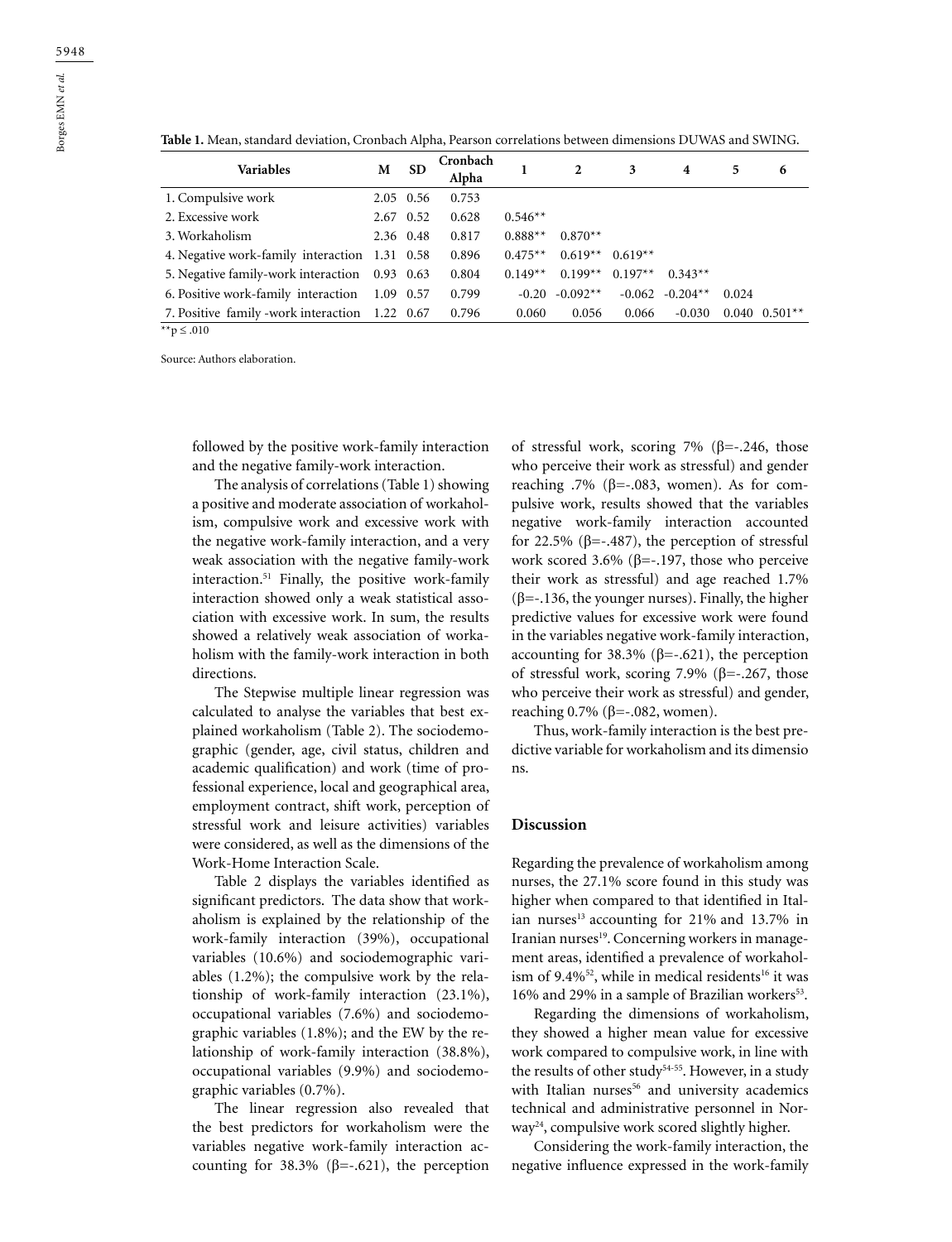| <b>Dimensions</b> | Predictors                   |                                      | $\mathbf R$<br>Square | R Square<br>change | $\beta$ | t        | $\mathbf{p}$      | F       | $\mathbf{p}$ |
|-------------------|------------------------------|--------------------------------------|-----------------------|--------------------|---------|----------|-------------------|---------|--------------|
|                   | Workaholism Sociodemographic | Gender                               | .007                  | .007               | $-.083$ | $-2.355$ | $.019*$           | 5.423   | $.020*$      |
|                   |                              | Age                                  | .012                  | .005               | $-.074$ | $-2.094$ | $.037**$          | 4.915   | $.008**$     |
|                   | Work                         | Stressful work                       | .070                  | .070               | $-.246$ | $-6.788$ | $.000***$         | 45.737  | $.000***$    |
|                   |                              | Leisure activities                   | .089                  | .019               | .131    | 3.395    | $.001**$          | 29.811  | $.000***$    |
|                   |                              | Years of job<br>experience           | .097                  | .008               | $-.115$ | $-2.887$ | $.004**$          | 21.816  | $.000***$    |
|                   |                              | Workplace                            | .106                  | .009               | .103    | 2.494    | $.013*$           | 18.051  | $.000***$    |
|                   | Work-family<br>interaction   | Negative work-<br>family interaction | .383                  | .383               | .621    | 22.998   | $.000***$         | 519.571 | $.000***$    |
|                   |                              | Positive family-<br>work interaction | .390                  | .007               | .085    | 3.132    | $.002**$          | 267.423 | $.000***$    |
| Compulsive        | Sociodemographic             | Age                                  | .018                  | .018               | $-.136$ | $-3.882$ | $0.000***$        | 15.070  | $.000***$    |
| work              | Work                         | Stressful work                       | .036                  | .036               | $-.197$ | $-4.862$ | $0.000***$        | 22.298  | $.000***$    |
|                   |                              | Years of job<br>experience           | .056                  | .020               | $-165$  |          | $-4.093$ 0.000*** | 18.230  | $.000***$    |
|                   |                              | Leisure activities                   | .067                  | .010               | .096    | 2.436    | $0.015**$         | 14.541  | $.000***$    |
|                   |                              | Workplace                            | .076                  | .009               | .100    | 2.399    | $0.017**$         | 12.431  | $.000***$    |
|                   | Work-family<br>interaction   | Negative work-<br>family interaction | .225                  | .225               | .487    | 15.852   | $.000***$         | 243.580 | $.000***$    |
|                   |                              | Positive work-<br>family interaction | .232                  | .006               | .080    | 2.593    | $.010**$          | 125.985 | $.000***$    |
| Excessive         | Sociodemographic             | Gender                               | .007                  | .007               | $-.082$ | $-2.337$ | $.020*$           | 5.462   | $.020*$      |
| work              | Work                         | Stressful work                       | .079                  | .079               | $-.267$ | $-6.905$ | $.000***$         | 52.278  | $.000***$    |
|                   |                              | Leisure activities                   | .099                  | .021               | .144    | 3.729    | $.000***$         | 33.644  | $.000***$    |
|                   | Work-family<br>interaction   | Negative work-<br>family interaction | .383                  | .383               | .621    | 22.951   | $.000***$         | 519.271 | $.000***$    |
|                   |                              | Positive family-<br>work interaction | .388                  | .006               | .075    | 2.767    | $.006**$          | 265.528 | $.000***$    |

**Table 2.** Multiple regression analysis (Stepwise) for workaholism using sociodemographic/professional, variables and work-family interaction's dimensions.

 $**p* ≤ .050$   $**p* ≤ .010$   $**p* ≤ .001$ .

Source: Authors elaboration.

interaction and the positive family-work interaction were highlighted, corroborating national<sup>30,43</sup> and international studies<sup>57</sup>. Also, authors found higher mean values for the positive influence in both work-family interaction and family-work interaction directions<sup>58-59</sup>. Furthermore, the negative effects of work within the family have been addressed in several studies<sup>15,17</sup>.

A negative and weak interaction between workaholism and the negative work-family interaction was also found, much in line with other findings $22,48$ .

Regarding workaholism and its dimensions, the main predictor found in the present study was the work-family interaction, with a greater negative impact on the negative work-family interaction dimension. This result is in line with

the literature, suggesting that the family is one of the variables with higher influence on workaholism<sup>15,60-61</sup>, associated with the most prominent societal changes with women playing an active role in the labour market and also the reshaping of family and professional role-play5,62.

Considering occupational variables, only the perception of stress and leisure activities were found to be predictors. However, the impact of stress was found higher and negative compared to leisure activities. These results are in line with the model<sup>15</sup> and the study<sup>63</sup>, who identified stress as one of the antecedents of workaholism. Also, some studies point out to other factors, such as job demands, organizational culture, available resources and work overload<sup>12,18,61</sup>. On the other hand, among the sociodemographic variables,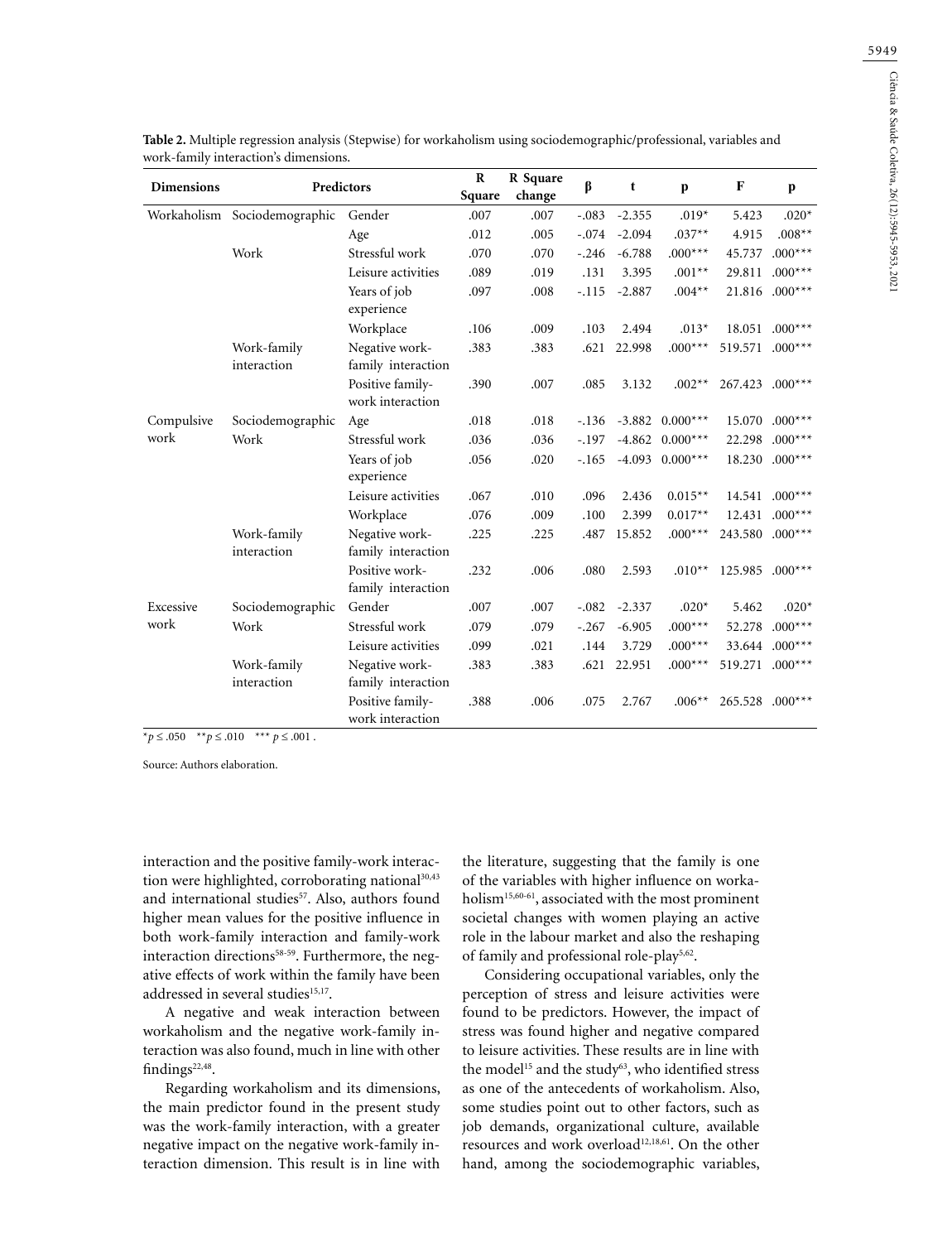age and gender were found to be significant predictors. However, gender did not show a significant association with compulsive work, much in line with the other findings<sup>64-66</sup>. Contrarily, a study suggests that male gender constitutes a risk factor<sup>60</sup>.

This study presents as limitations its cross-sectional nature and its online dissemination. However, the study points out some strengths such as the sample size, and insight on the work-family interaction variable in both directions and quality of influence, aiming to explain the workaholism phenomenon in a sample of nurses.

## **Conclusions**

These study findings confirm the existence of workaholism among nurses, showing moderate values, but higher for compulsive work. Considering the work-family interaction, the negative influence expressed by the work-family interaction direction was highlighted, and it was also found to be the best predictor for workaholism, indicating that the higher the negative work-family interaction, the higher workaholism, compulsive work and excessive work. Regarding other predictor variables, workaholism, compulsive work and excessive work were found to be associated with nurses showing a lower perception of stress and with younger and female nurses, compared to those who reported engaging in leisure activities.

Considering these findings, further studies should be undertaken to help better understand the phenomenon in nursing professionals, namely by adding new organizational variables and with a longitudinal character. Moreover, it would be of great interest to integrate these themes into the scope of the nursing degree course.

In sum, this study contributes to raise managers' awareness of the importance of work organisation, integrating the family dimension and contributing to the development of programmes to promote health at work. Furthermore, it will likely enhance the work-family-work integration, namely by implementing measures favouring the work-family interaction and enabling the assessment of the impact of the implemented programmes. It is important to notice that work-family balance directive<sup>67</sup> introduces in Europe, since june 2019, a set of legislative actions designed to promote a less conflict with this major current roles of workers' life. Moreover, with sudden events such as COVID-19 pandemic, nurses are suffered increased demand that can lead to workaholism and difficult an adequate balance between work and family.

#### **Collaborations**

EMN Borges, CAC Sequeira, MP Mosteiro-Díaz contributed to study design and study supervision. EMN Borges contributed to data collection. Elisabete Borges and CML Queirós contributed to data analysis. EMN Borges, CAC Sequeira, CML Queirós and MP Mosteiro-Díaz contributed to manuscript writing, critical revisions of the important intellectual content, final approval of the version to be published.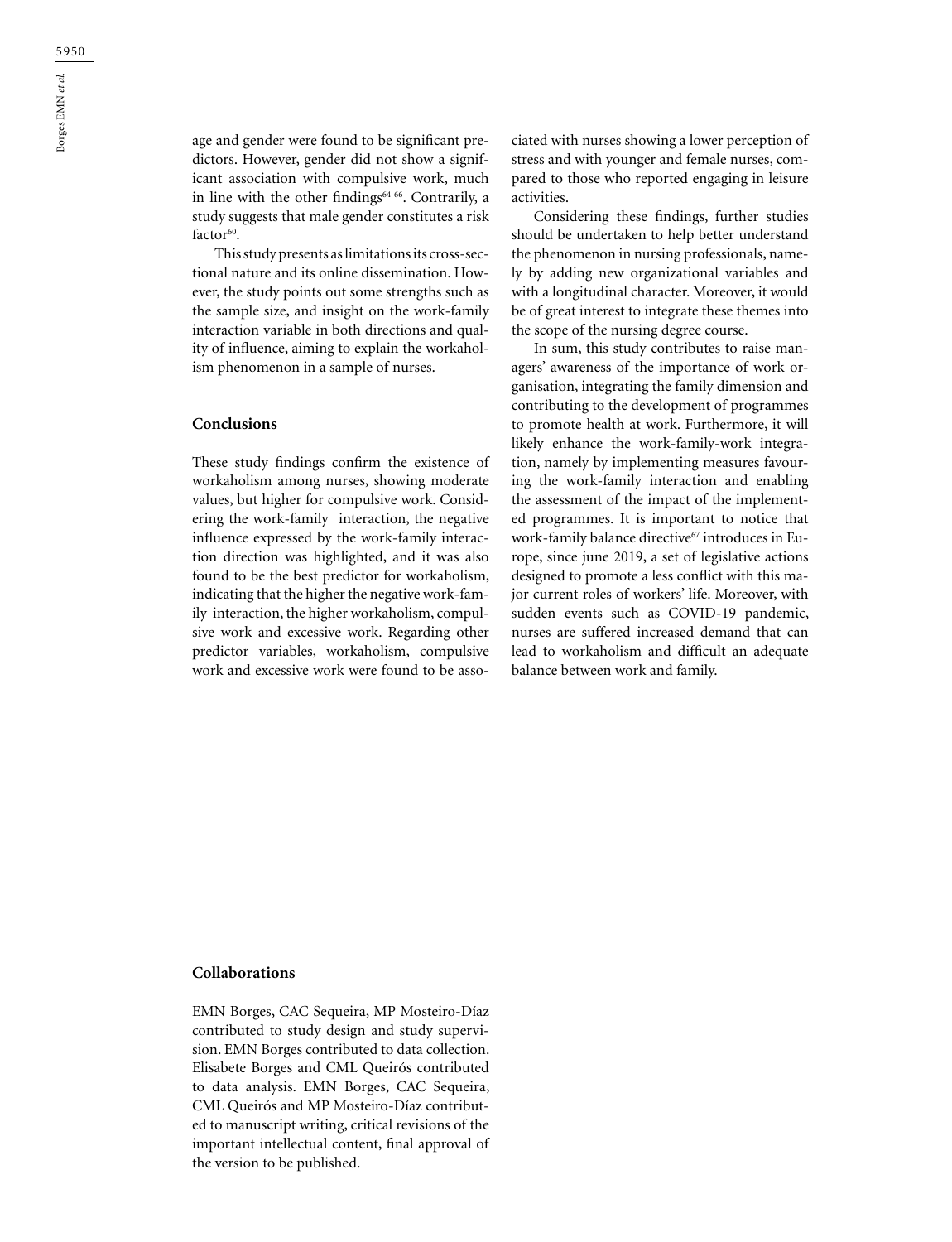## **Acknowledgments**

The authors would like to thank the Ordem dos Enfermeiros for their collaboration in disseminating this study.

## **Funding**

This article was supported by National Funds through FCT - Fundação para a Ciência e a Tecnologia ,I.P., within CINTESIS, R&D Unit (reference UIDB/4255/2020).

### **References**

- 1. International Labour Organization (ILO). *Decent work and the 2030 agenda for sustainable development*. 2017. [cited 2020 Maio 25]. Available from: https:// www.ilo.org/global/topics/sdg-2030/lang--en/index. htm.
- 2. Eurofound. Agency for the improvement of living and working conditions. *Striking a balance: Reconciling work and life in the EU*. Luxembourg: Publications Office of the European Union. 2018. [cited 2020 Maio 25]. Available from: http://eurofound.link/ef18039. 2020.
- 3. Eurofound. Agency for the improvement of living and working conditions. *Working conditions and workers' health.* 2019. [cited 2020 Maio 25]. Available from: http://eurofound.link/ef18041.
- 4. Molino M, Cortese C, Ghislieri C. Unsustainable Working Conditions: The Association of Destructive Leadership, Use of Technology, and Workload with Workaholism and Exhaustion. *Sustainability* 2019; 11:446.
- 5. Bandeira EL, Ferreira VC, Cabral AC. Conflito trabalho-família: a produção científica internacional e a agenda de pesquisa nacional [Internet]. *REAd. Rev Eletronica Admin* (Porto Alegre) 2019; 25:49-82.
- 6. Carver PE, Phillips J. Novel Coronavirus (COVID-19) What You Need to Know [Internet]. *Workplace Health Safety* 2020; 68:250.
- 7. Prestia AS. The Moral Obligation of Nurse Leaders: COVID-19. *Nurse Leader* 2020; 18(4):326-328.
- 8. Baldonedo M, Mosteiro P, Queirós C, Borges E, Abreu M. Stress no trabalho em enfermeiros: estudo comparativo Espanha/Portugal [Internet]. *IJWC* 2018; 15:67-80.
- 9. Bakhamis L, Paul DP, Smith H, Coustasse A. Still an Epidemic. *Health Care Manag* 2019; 38:3-10.
- 10. Pérez-Fuentes M, Jurado MM, Martínez, AM, Martínez A M, Linares J G. Burnout and Engagement: Personality Profiles in Nursing Professionals. *J Clin Med* 2019; 8:286.
- 11. Di Stefano G, Gaudiino M. Workaholism and work engagement: how are they similar? How are they different? A systematic review and meta-analysis. E*ur J Work Organ Psychol* 2019; 28:329-347.
- 12. Hermansyah Riyadi A. Meta-Analysis Study on Correlation of Workloads and Work Stress Among Nurses in Hospital. *Res Humanities Social Sci* 2019; 6:16-23.
- 13. Nonnis M, Massidda D, Cuccu S, Massidda D. The Impact of Workaholism on Nurses' Burnout and Disillusion. *Open Psychol J* 2018; 11:77-88.
- 14. Schaufeli WB, Shimazu A, Taris TW. Being Driven to Work Excessively Hard. *Cross Cult Res* 2009; 43:320- 348.
- 15. Ng TWH, Sorensen KL, Feldman DC. Dimensions, antecedents, and consequences of workaholism: A conceptual integration and extension*. J Organ Behav* 2007; 28:111-136.
- 16. Schaufeli WB, Bakker AB, van der Heijden FMMA et al. Workaholism among medical residents: It is the combination of working excessively and compulsively that counts. *Int J Stress Manag* 2009; 16: 249-272.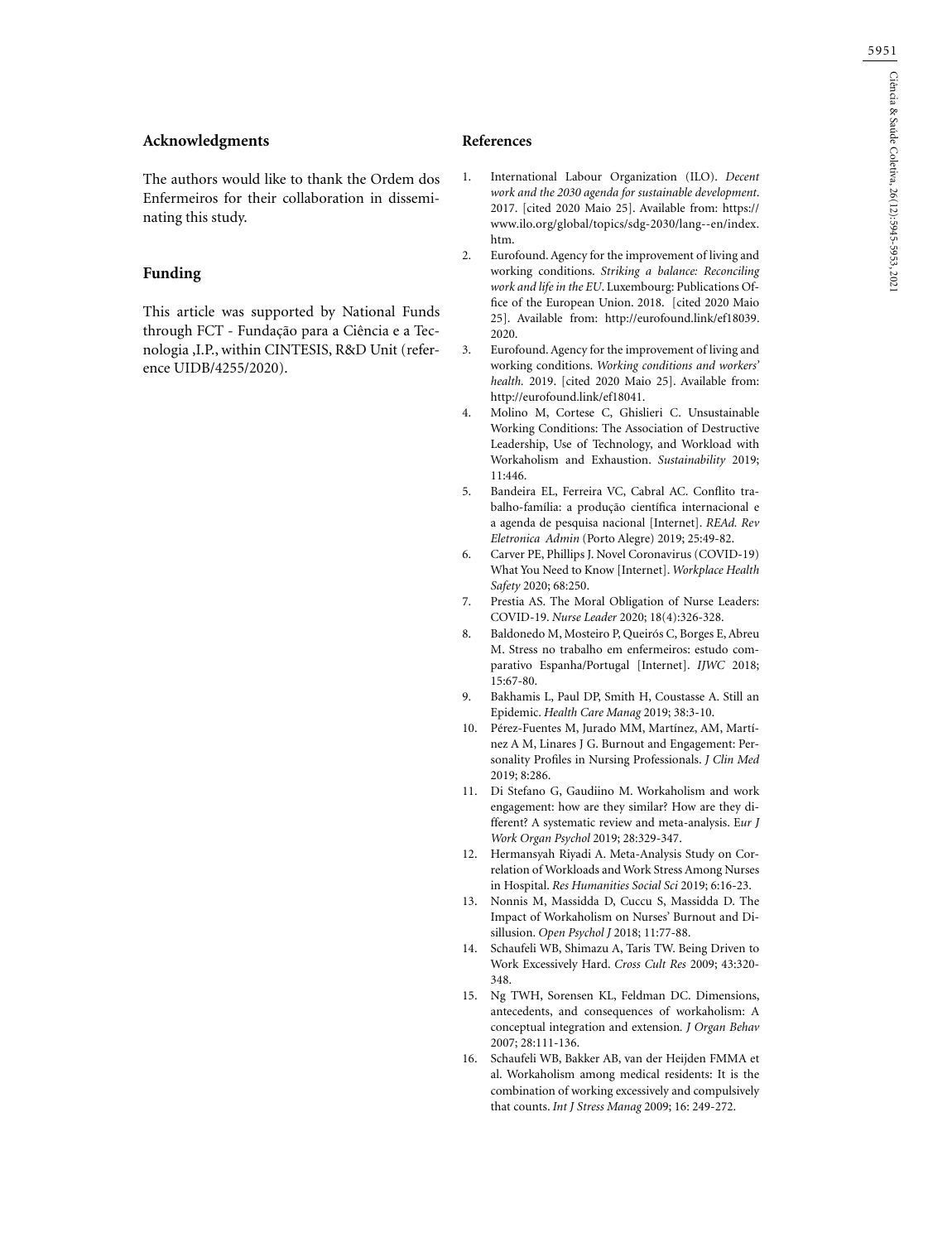- 
- 17. Liang YW, Chu CM. Personality Traits and Personal and Organizational Inducements: Antecedents of Workaholism. *Soc Behav Pers*. 2009; 37:645-660.
- 18. Andreassen CS, Pallesen S, Moen BE, Bjorvatn B, Waage S, Schaufeli WB Workaholism and negative work -related incidents among nurses. *Ind Health* 2018; 56:373-381.
- 19. Ariapooran S. Sleep problems and depression in Iranian nurses: The predictive role of workaholism. *Iran J Nurs Midwifery Res* 2019; 24:30.
- 20. Kwak Y, Kim JS, Han Y, Seo Y. The Effect of Work Addiction on Korean Nurses' Professional Quality of Life. *J Addict Nurs* 2018; 29:119-127.
- 21. Midje HH, Nafstad IT, Syse J, Torp S. Workaholism and mental health problems among municipal middle managers in Norway. *J Occup Environ Med* 2014; 56:1042-1051.
- 22. Braun AC, Machado WL, Andrade AL, Oliveira MZ. Why work-family conflict can drive your executives away? [Internet]. *Rev Psicol* 2019; 37:251-278.
- 23. Hakanen J, Peeters M. How Do Work Engagement, Workaholism, and the Work-to-Family Interface Affect Each Other? A 7-Year Follow-Up Study. *J Occup Environ Med* 2015; 57:601-609.
- 24. Torp S, Lysfjord L, Midje HH. Workaholism and work-family conflict among university academics. *Higher Educ* 2018; 76:1071-1090.
- 25. Geurts S, Demerouti E. Work/Non-Work Interface: A review of theories and Findings. In: MJ Schabracq, JAM Winnubst, CL Cooper, ed. *The Handbook of Work & Health Psychology*. 2nd ed. West Sussex: John Wiley & Sons, Ltd.; 2003:279-312.
- 26. Mesmer-Magnus J, Viswesvaran C. Convergence between measures of work- to-family and family-to -work conflict: A meta-analytic examination. *J Vocat Behav* 2005; 67:215-232.
- 27. Matias M, Fontaine AM. A conciliação de papeis profissionais e familiares: o mecanismo psicologico de spillover [Internet]. *Psic: Teor Pesq* 2012; 28:235-243.
- 28. Silva AR, Silva IS. Conflito trabalho-família: um estudo com motoristas profissionais. *Rev Psicol Organ Trab* 2015; 16:419-430.
- 29. Geurts S, Taris T, Kompier MAJ, Dikkers J, Van Hoof MLM, Kinnunen U. Work-family interaction from a work psychological perspective: development and validation of a new questionnaire, the SWING. *Work Stress* 2005; 19:319-339.
- 30. Pereira AM, Queirós C, Gonçalves SP, Carlotto MS, Borges E. Burnout e interação trabalho-família em enfermeiros: estudo exploratório com o Survey Work-Family, Interaction Nijmegen (SWING) [Internet]. *RPESM* 2014; 11:24-30.
- 31. Molino M, Cortese CG, Bakker AB, Ghislieri C. Do recovery experiences moderate the relationship between workload and work-family conflict? *Career Dev Int* 2015; 20:686-702.
- 32. Zhou ZE, Meier LL, Spector PE. The spillover effects of coworker, supervisor, and outsider workplace incivility on work-to-family conflict: A weekly diary design. *J Organ Behav* 2019; 40:1000-1012.
- 33. Bowen P, Govender R, Edwards P, Cattell, K. Work -related contact, work–family conflict, psychological distress and sleep problems experienced by construction professionals: an integrated explanatory model. *Constr Manag Econ* 2017; 36:153-174.
- 34. Schieman S, Young MC. Are communications about work outside regular working hours associated with work-to-family conflict, psychological distress and sleep problems? *Work Stress* 2013; 27:244-261.
- 35. Lu Y, Hu XM, Huang XL, Zhuang XD, Guo P, Feng LF, Hu W, Chen L, Zou H, Hao YT. The relationship between job satisfaction, work stress, work–family conflict, and turnover intention among physicians in Guangdong, China: a cross-sectional study. *BMJ Open* 2017; 7:e014894.
- 36. Saruan NAM, Yusoff HM, Fauzi MFM. Family responsibilities and involuntary job absenteeism among nurses in teaching hospital. *MJPHM* 2019; 19:38-46.
- 37. Feijó MR, Júnior EG, Nascimento JM, Nascimento NB. Work-family Conflict: A Study on the Subject in the Brazilian Context. *Pensando Fam* 2017; 21:105- 119.
- 38. Molino M, Bakker AB, Ghislieri C. The role of workaholism in the job demands resources model. *Anxiety Stress Coping* 2016; 29:400-414.
- 39. Zhang Y, ElGhaziri M, Nasuti S, Duffy JF. The Comorbidity of Musculoskeletal Disorders and Depression: Associations with Working Conditions Among Hospital Nurses. *Workplace Health Saf* 2020; 68(7):346- 354.
- 40. Cheng SY, Lin PC, Chang YK, Lin YK, Lee PH, Chen SR. Sleep quality mediates the relationship between work-family conflicts and the self-perceived health status among hospital nurses. *J Nurs Manag* 2018; 27:381-387.
- 41. Chen YC, Guo YLL, Lin LC, Lee YJ, Hu PY, Ho JJ, Shiao JSC. Development of the Nurses' Occupational Stressor Scale. *Int J Environ Res Public Health* 2020; 17:649.
- 42. Fang YX. Burnout and work-family conflict among nurses during the preparation for reevaluation of a grade a tertiary hospital. Chin. *Nurs Res* 2017; 4:51-55.
- 43. Queirós C, Carlotto MS, Kaiseler M, Dias S, Pereira AM. Predictors of burnout among nurses: an interactionist approach. *Psicothema* 2013; 25:330-335.
- 44. Namdari S, Nasiri A, Nakhaee S, Taheri, F. Exploring the Effects of Nurses' Family-Work Conflict on Patient Care Quality: A Qualitative Study. *Mod Care J* 2019; 16:e86130.
- 45. Leineweber C, Chungkham HS, Westerlund H, Tishelman C, Lindqvist R. Hospital organizational factors influence work–family conflict in registered nurses: Multilevel modeling of a nation-wide cross-sectional survey in Sweden*. Int J Nurs Stud* 2014; 51:744-751.
- 46. Gillet N, Morin AJS, Sandrin E, Houle SA. Investigating the combined effects of workaholism and work engagement: A substantive-methodological synergy of variable-centered and person-centered methodologies. *J Vocat Behav* 2018; 109:54-77.
- 47. Mahavianpoor A, Mirjafari. The prediction of job burnout based on work addiction and work-family conflict and family conflict-work among nurses. *IJHW*. 2018; 9:874-877.

Borges EMN *et al.*

Borges EMN et al.